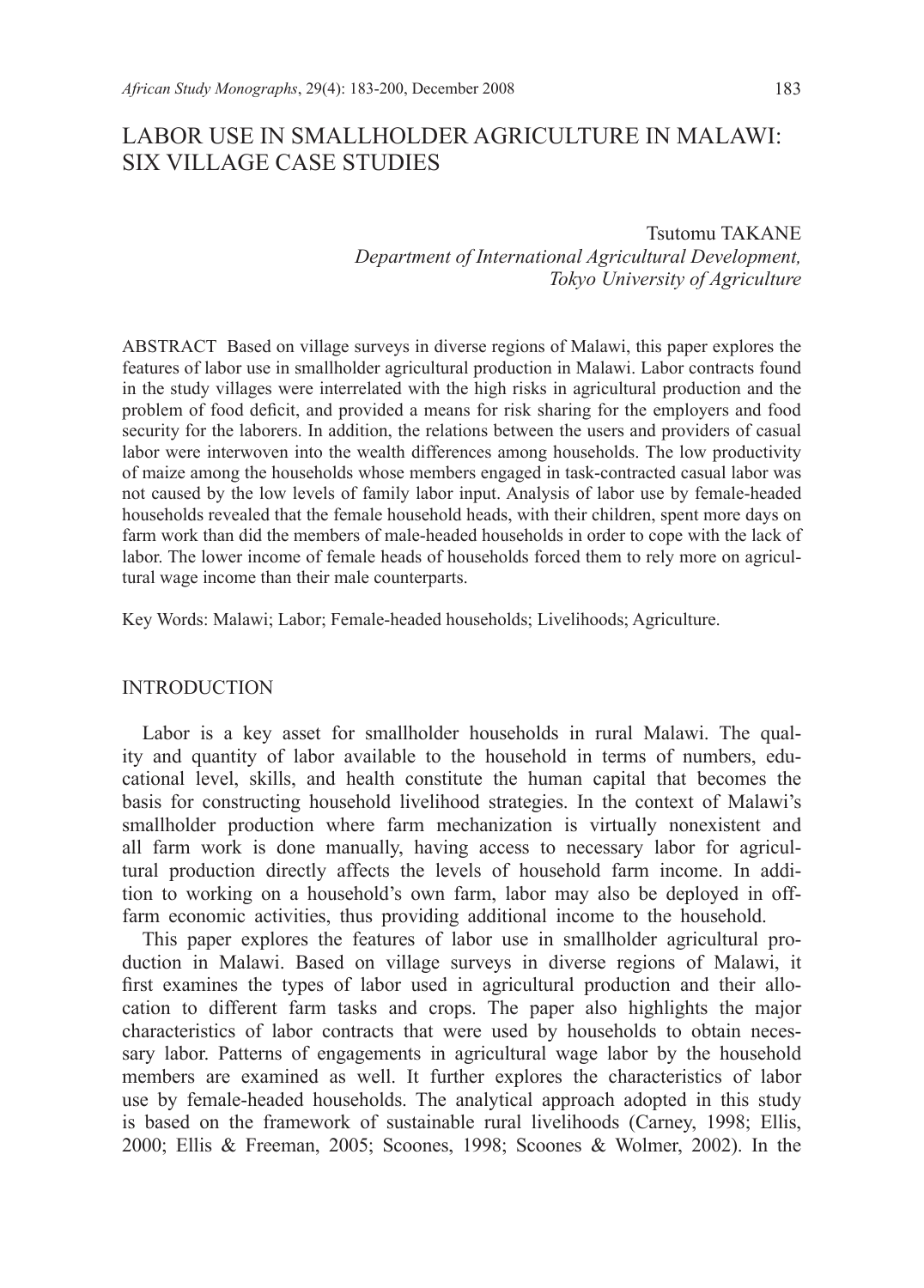context and framework of the livelihood studies, the paper analyzes labor in terms of assets (family labor), access (sources of labor and labor contracts), and economic activity (engagement in agricultural wage labor).

The literature on labor use in rural Malawi has tended to focus on *ganyu*. *Ganyu* is a range of short-term casual labor contracts that are widely practiced in the country. Based on ethnographic research in central Malawi, Englund (1999) interpreted *ganyu* not as individualized contracts but outcomes of socially embedded relationships. On the other hand, Whiteside (2000) emphasized both the importance of *ganyu* as the major source of income for poor households and its potential conundrum, as the need to engage in *ganyu* to obtain an immediate income may conflict with own-farm production. From different perspectives, Bezner Kerr (2005) and Bryceson (2006) both argued that *ganyu* represented the intensifying inequalities and conflicts between haves and have-nots in rural Malawi.

This paper furthers the literature in two ways. First, it examines both the short-term labor contracts (such as *ganyu*) and the long-term ones such as the seasonal labor contract. The characteristics of seasonal labor contracts (which are hitherto under-researched) markedly differ from those of *ganyu* and show important implications for risks and uncertainties in smallholder production. Second, the patterns of labor deployment between male- and female-headed households are explored, and the differences between the two are found linked to income, demography and farm data. My overall aim is to broaden the scope of existing studies by examining all types of labor that are used in smallholder production, and by highlighting important gender differences in labor use.

## FIELDWORK METHODS AND STUDY LOCATIONS

## I. Fieldwork Methods

Fieldwork for this study was carried out in six villages in various parts of Malawi (Fig. 1): Kachamba (Mchinji District), Belo (Mangochi District), Horo (Phalombe District), Bongololo (Rumphi District), Mulawa (Mzimba District), and Mbila (Kasungu District). Care was taken to choose villages that represented several socioeconomic characteristics, such as location, the predominant ethnic group, the degree of population pressure on the land, variations in access to non-farm activities, and the proximity or remoteness from trading centers (Table 1). The aim of this selection procedure was both to include various socioeconomic situations in which smallholder production was taking place, and to find similarities and differences in labor use in various areas of rural Malawi. No claim is made, therefore, that the results of this study represent national patterns in the statistical sense. Another criterion for selection was smallholder tobacco production. This is because one aim of my broader study was to assess the role of tobacco production in overall livelihood strategies of smallholder farmers (Takane, in press).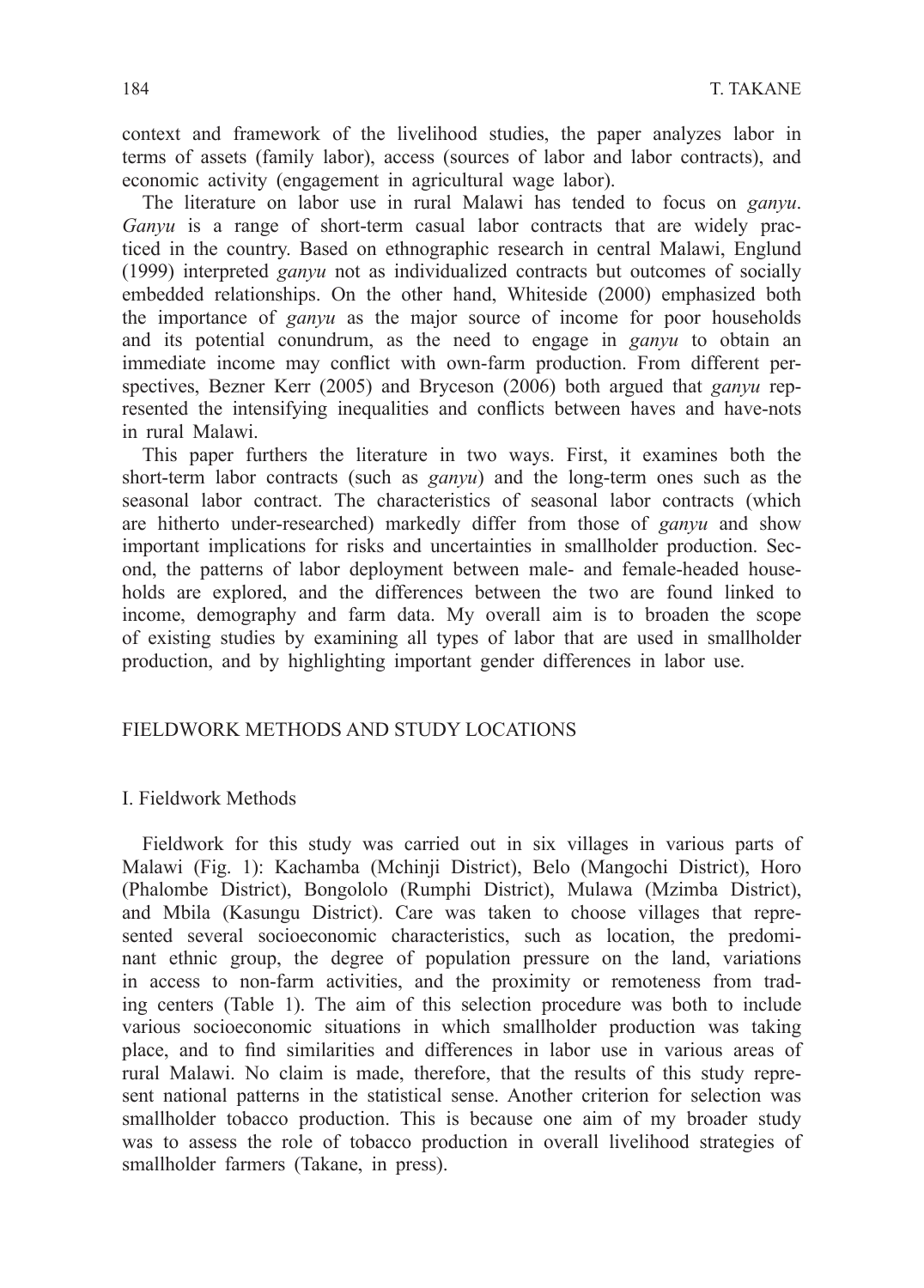

**Fig. 1.** Study Locations

Table 1. Summary of Study Villages and Samples **Table 1.** Summary of Study Villages and Samples (Source: Author's survey)

| Study Village                                   | Kachamba | Belo     | Horo      |           | Mulawa   | Mbila   | Total                    |
|-------------------------------------------------|----------|----------|-----------|-----------|----------|---------|--------------------------|
|                                                 |          |          |           | Bongololo |          |         |                          |
| Administrative Region                           | Central  | Southern | Southern  | Northern  | Northern | Central | $\overline{\phantom{a}}$ |
| Total number of households                      | 31       | 115      | 78        | 69        | 29       | 76      | 398                      |
| Number of sample households                     | 31       | 30       | 32        | 33        | 28       | 32      | 186                      |
| Tobacco-growing                                 | 23       | 15       | 16        | 27        | 19       | 16      | 116                      |
| Non-Tobacco-growing                             | 8        | 15       | 16        | 6         | 9        | 16      | 70                       |
| Average farm size per household                 | 0.98     | 1.76     | 0.58      | 0.80      | 1.18     | 0.94    | 1.03                     |
| Population pressure on land                     | High     | Low      | Very High | High      | Moderate | High    |                          |
| Distance to trading centers (km)                | 38       | 42       | 15        |           | 20       |         |                          |
| Dominant ethnic group                           | Chewa    | Mixed    | Lomwe     | Tumbuka   | Ngoni    | Chewa   |                          |
| Availability of nonfarm income<br>opportunities | Few      | Few      | Few       | Many      | Few      | Many    |                          |
| Impact of drought in 2004/05                    |          |          | Strong    | Weak      | Weak     | Strong  |                          |

The six villages are located in the same agro-ecological zone of medium altitude (760-1,300 meters), with an annual rainfall of about 800 to 1,200 millimeters. No village was selected from the lower altitude zones of Lower Shire Valley, or lakeshore areas of Lake Malawi, where farming systems considerably differed from those in the medium altitude zone. The medium altitude zone of Malawi is characterized by unreliable patterns of rainfall and degraded soils caused by increasing population pressure on the land. These have led to a low risk approach to smallholder agriculture in the study villages.

Fieldwork in Kachamba and Belo was undertaken between August and October 2004, and data were obtained for the 2003/2004 agricultural season (October to September), when agricultural production was normal. In the remain-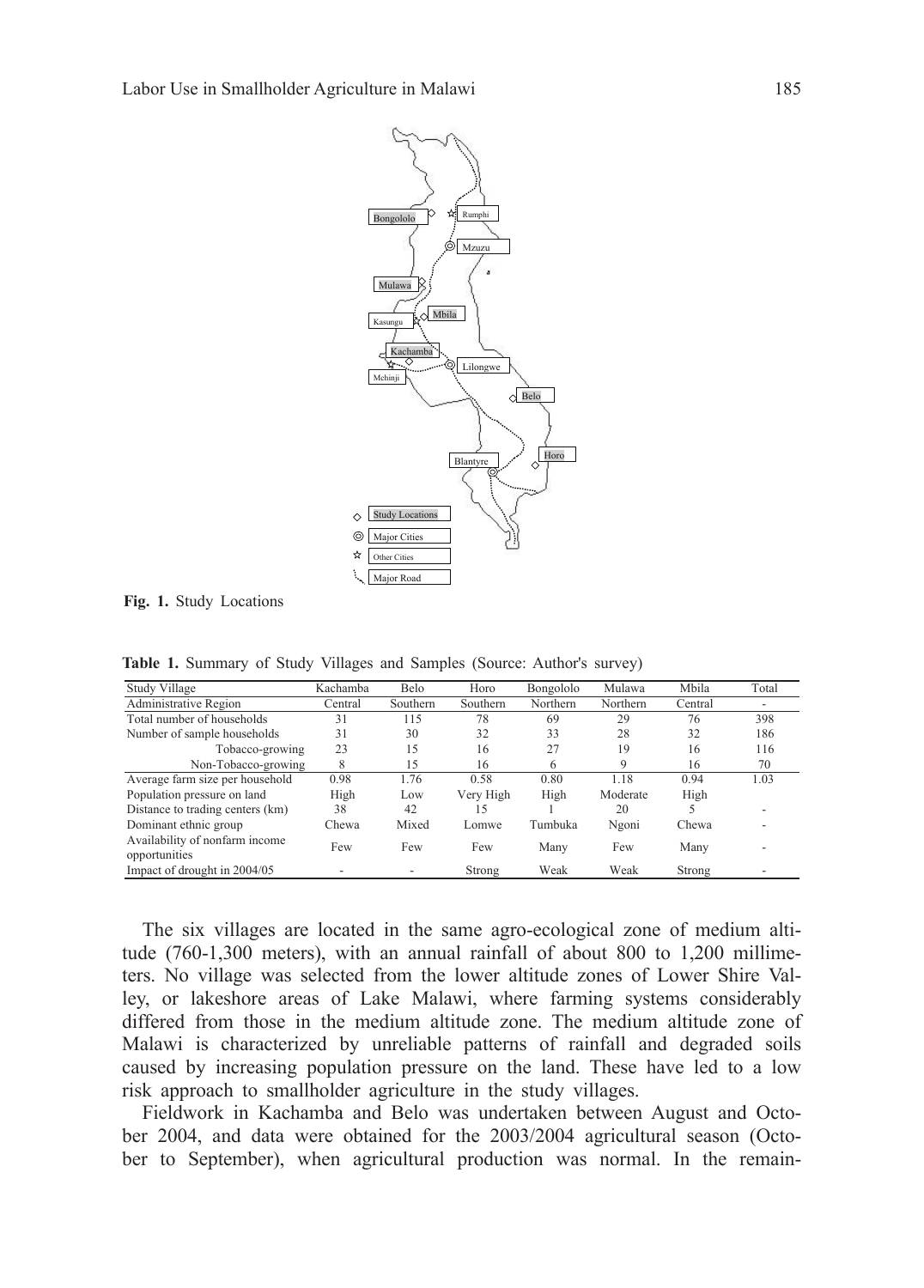ing four villages, data were collected between May and September 2005 for the 2004/05 agricultural season, when a severe crop failure occurred due to erratic rain. A structured questionnaire was used in the survey that the author conducted, recorded, and reviewed. In addition, farms operated by sample households were measured using global positioning systems to obtain accurate sizes of the plots. The total sample size for all villages was 186 households.

In all study villages, farmers gave priority to the production of maize, the staple food. All sampled households grew maize, and it is estimated that 64% of total area farmed was allocated to maize production in the study villages. This echoes the result of the nationwide Integrated Household Surveys (Government of Malawi, 2005: 95), which found that 97% of the households in Malawi grew maize. The second-most important crop in the study villages in terms of allocated area was tobacco, which was estimated to occupy about 19% of total area farmed. The percentage of tobacco-growing households in the six villages was 59%. The figure is higher than the 21% obtained in the nationwide Integrated Household Surveys (Government of Malawi, 2005: 106) because I purposefully selected the tobacco-growing villages for the case studies in the present study.

Average farm size of sampled households varied greatly (Table 1). For example, households in Belo on average farmed 1.76 hectares, while those in Horo farmed only 0.58 hectare. The difference stems from the unique history of each village and the resultant degree of population pressure on land (Takane, 2008). The average for all sampled households was 1.03 hectares.

## II. Characteristics of Each Study Village

The first study site, Kachamba, is a matrilineal Chewa village under the Traditional Authority (TA) Mavwere in the Central Region. Kachamba occupies an area about 6 kilometers from the Lilongwe-Mchinji road. The main crops cultivated in Kachamba were maize, groundnuts, and tobacco. Maize is by far the most important crop, but most farmers cultivated groundnuts for both sale and consumption. Due to land scarcity in the area, land was not laid fallow and was used every year. Women headed nine households. The percentage of female-headed households in Kachamba was 29%.

The second village studied, Belo, is located under the TA Mponda in the Southern Region. In contrast to the general scarcity of land in other study villages, land was still readily available in Belo at the time of the survey. The average farm size per household in Belo is the largest among the six villages, reflecting the relative abundance of land in the village. The remote location of the village delayed the inflow of population into the Belo area, and most residents at the time of the survey were first-generation migrants. They were still in the process of expanding farms on the allocated land, and the subdivision of land through gifting and inheritance to the next generation (as was observed in other study villages) was yet to occur. The community was made up of indigenous Yao residents and migrants from various parts of southern Malawi. Most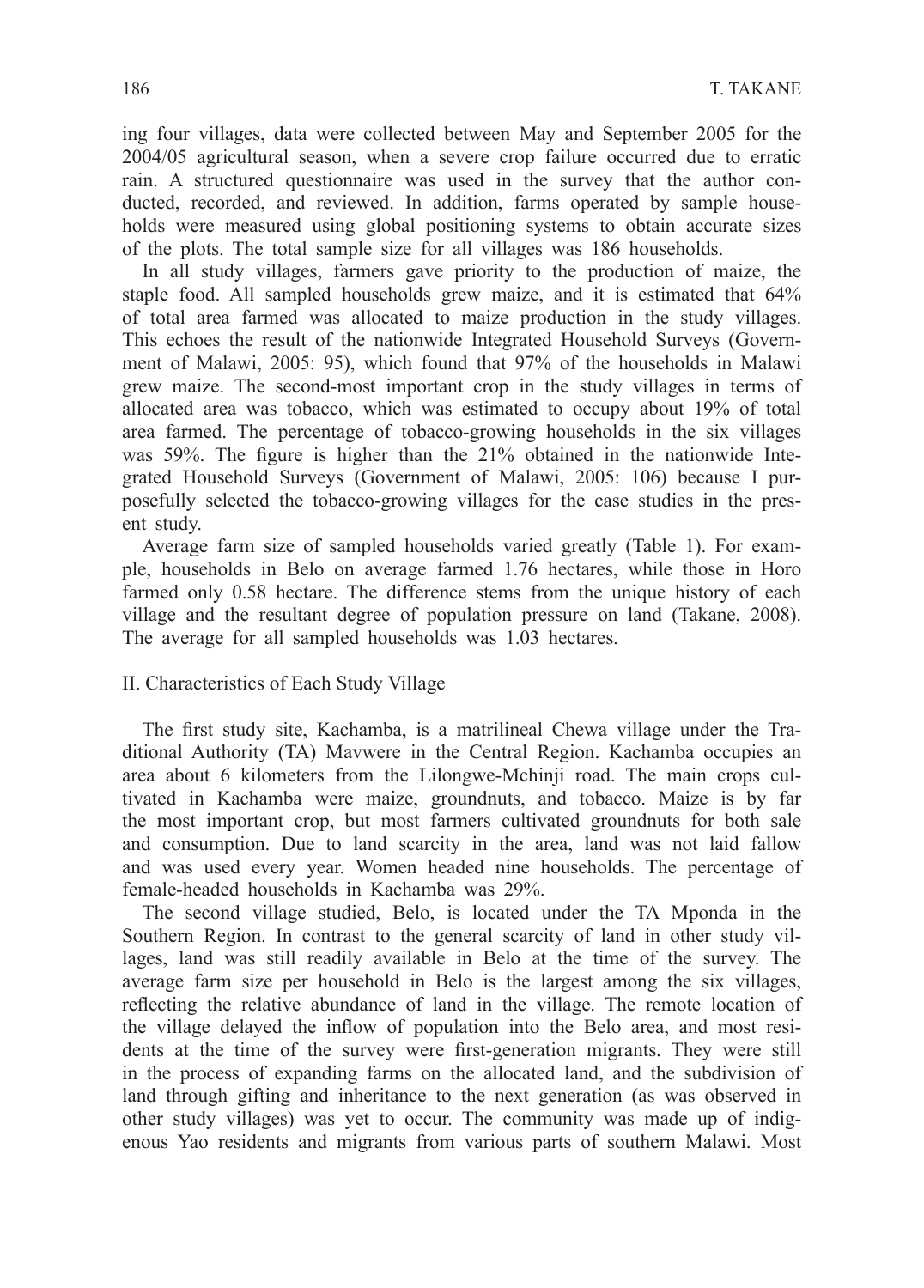of the migrants began arriving in the area during the 1980s, opening new farms on previously uncultivated land. Among the main crops produced in the village were maize, tobacco, chilies, groundnuts, and cassava. The percentage of female-headed households was 18% (21 households).

The third study location, Horo, is a matrilineal Lomwe village under the TA Mkhumba in the Southern Region. Horo lies about 20 kilometers from Mozambique. A dirt road, often impassable by an ordinary car, links Horo to the major city of Blantyre, 70 kilometers away. A small-scale weekly market, where food crops and tobacco are traded, takes place twice a week in a nearby village. The percentage of female-headed households in Horo was 46% (36 households), which was the highest among the study villages. Maize was cultivated by all households, but also intercropped with minor crops such as pigeon peas, sorghum, millet, and sunflowers. This type of intercropping was common in many areas of southern Malawi, but was less common in my study sites in central and northern Malawi. Due to the scarcity of land in the area, fields were not laid fallow.

The fourth village studied, Bongololo, is under the TA Chikulamayembe in Northern Region. The distance from the village to the regional capital, Mzuzu, is 78 kilometers. Fertilizers are available in the adjacent town of Bolero, but some farmers buy them at the district capital, Rumphi (16 kilometers from the village), where the prices are lower than in Bolero. Almost all of the Bolero inhabitants were patrilineal Tumbuka. The percentage of female-headed households was 26% (18 households). The crops produced in Bongololo were maize, tobacco, groundnuts, cassava, soybeans, sweet potatoes, and millet. Tobacco was cultivated by 63 households (91%), among which 15 households were headed by women. The ratio of tobacco farmers in Bongololo was the highest among the six study villages. Another notable feature of the village was the availability of non-farm income opportunities. Because of the proximity to Bolero (where there were shops, a permanent market, and government offices), there was a wide range of non-farm income opportunities such as trading, carpentry, and wage employment. A very popular non-farm economic activity in the village was the brewing and sale of traditional beer (mostly done by women), in which 18 households (26%) were engaged.

The fifth study site, Mulawa, is a patrilineal Ngoni village under the TA Mzukuzuku in the Northern Region. Mulawa lies 20 kilometers away from the major road that links the capital, Lilongwe, to the northern regional capital of Mzuzu. The percentage of female-headed households was 34% (10 households). Tobacco was grown by 20 households (69%), among them four headed by women. An important feature of the farming system in Mulawa was that many households (69%) owned wetland gardens (*dimba*).<sup>(1)</sup> Among the crops grown on *dimba* land were maize, Irish potatoes, tomatoes, onions, and local vegetables. *Dimba*-grown maize was harvested a few months earlier than the maize on ordinary farms. This eased food shortages experienced by households during the "hunger season" of January and February. Other crops on *dimba* land were harvested mainly between July and September, generating cash income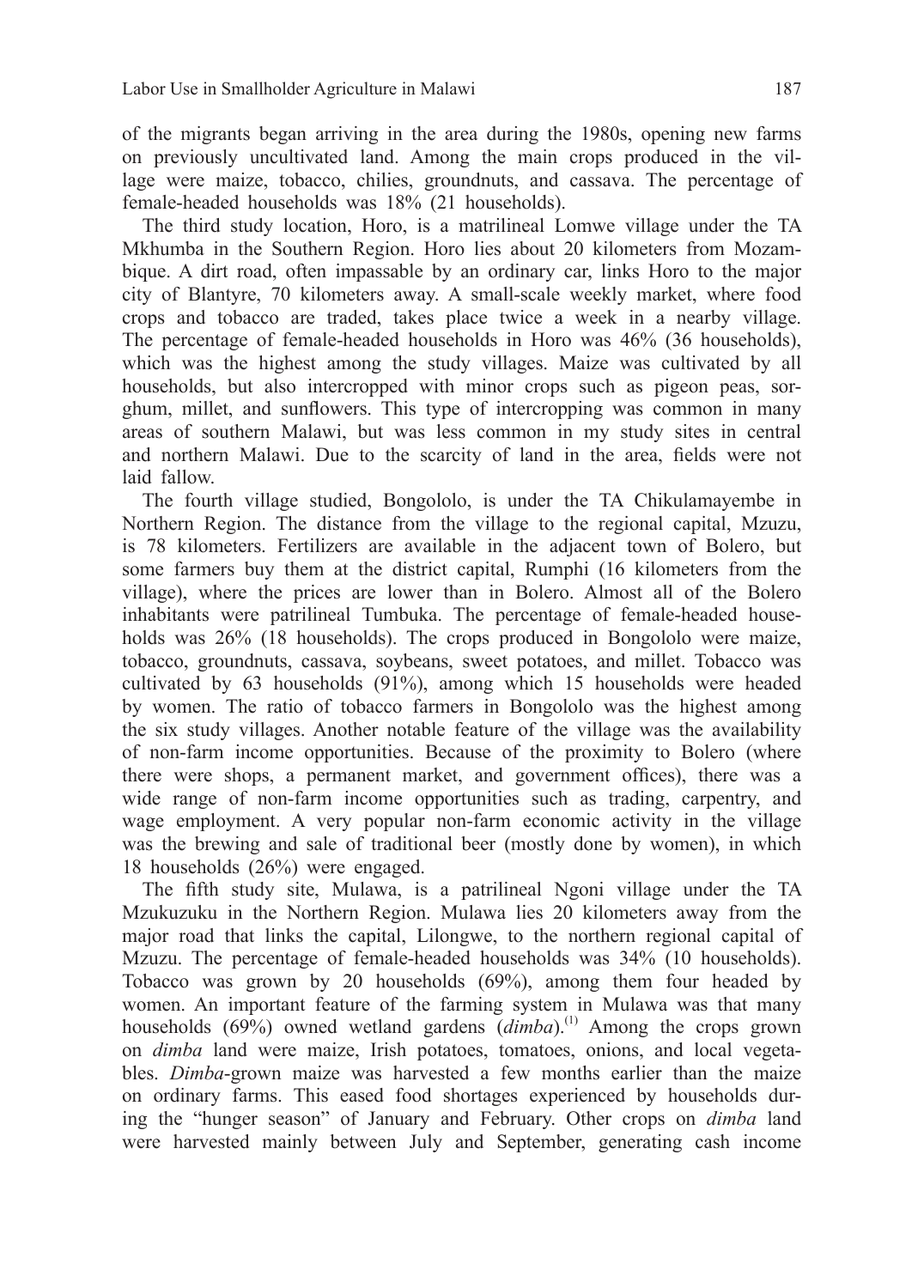and improving the diet of the households. Widely practiced *dimba* cultivation in Mulawa thus led both to higher income and better food security for many households.

The sixth study site was Mbila, five kilometers north of the district capital, Kasungu, in the Central Region. The majority of residents were matrilineal Chewa, but patrilineal Ngoni and Tumbuka also lived in the village. Villagers cultivated maize, groundnuts, soybeans, cassava, sweet potatoes, and tobacco. Tobacco was grown by 36 households (47%), among which five were femaleheaded households. As in Bongololo, the proximity of Mbila to a major town enabled villagers to engage in a wide range of non-farm economic activities. Such activities included trading, beer brewing, making bricks and stones used in construction, and wage employment in companies and government offices.

## LABOR USE IN AGRICULTURE

Most of the farm work in rural Malawi is done during the rainy season between November and March. The types of labor used in agricultural production can be broadly classified into two categories: family labor and hired labor. Of these, family labor was the main source of labor in the villages studied. As Table 2 shows, family labor accounted for 74% of total labor used in tobacco production and 88% of that in maize production.

The importance of family labor in farm work and the lack of mechanization in agricultural production imply that the availability of family labor is a prerequisite for a household to increase farm size. However, the increase in farm size using abundant family labor is possible only under the condition that land is readily available for the expansion of a family's farm. This is not always the case in most of rural Malawi today, because increasing population pressure on the land has considerably reduced the scope of farm expansion onto uncultivated land. Among the six study villages, the correlation coefficients between household farm size and the number of household members whose age was 15 years old or over were positive and statistically significant (at the one percent level) in Kachamba, Belo, and Bongololo. In the case of Belo, unopened land was still readily available, and there remained the possibility for farm expansion by using abundant family labor. In the cases of Kachamba and Bongololo, however, unopened land was hardly available. In the two villages, it was the existence of vernacular land markets<sup>(2)</sup> that enabled some households to expand the size of their farm by obtaining additional land through purchase or rent (Takane, 2008). These characteristics unique to each village opened some scope for farm expansion for labor abundant households.

Apart from family labor available within the household, labor exchanges among relatives that involved other households were also practiced. In most cases such labor exchange was used for farm tasks that required much labor at a given time, such as the harvesting of maize. However, the contribution of exchanged labor to a family's overall labor input was low (less than 10%). In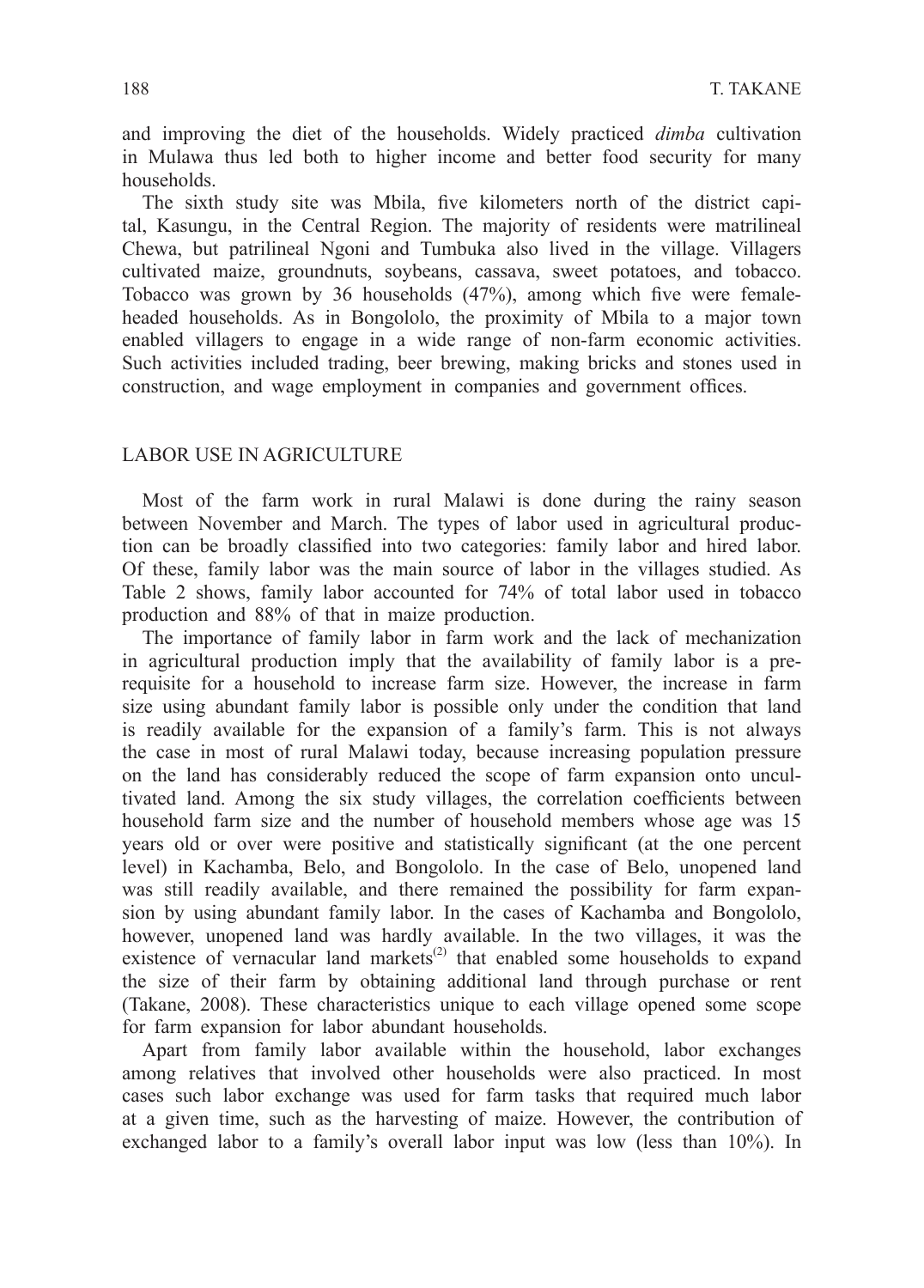Days per Hectare) **Table 2.** Labor Input for Maize and Tobacco Production, by Type of Labor and Farm Task (Man

Total 726 31 156 18 24 62 65 13 210 35 95 3 13

| Maize        |       |             |        |                       |                                |         |            |     |                                     |            |              |        |
|--------------|-------|-------------|--------|-----------------------|--------------------------------|---------|------------|-----|-------------------------------------|------------|--------------|--------|
|              | Total | <b>Land</b> | Sowing | Fertilizer            | Weeding                        | Banking | Harvesting |     |                                     |            |              |        |
|              |       | preparation |        | application           |                                |         |            |     |                                     |            |              |        |
| Family labor | 155   | 69          |        |                       | 40                             |         | ı5         |     |                                     |            |              |        |
| Hired labor  | 21    | 10          |        |                       |                                |         |            |     |                                     |            |              |        |
| Total        | 176   | 79          |        |                       | 45                             | 20      |            |     |                                     |            |              |        |
|              |       |             |        |                       |                                |         |            |     |                                     |            |              |        |
| Tobacco      |       |             |        |                       |                                |         |            |     |                                     |            |              |        |
|              | Total | Land        |        |                       | Manure/Fertilizer Constructing |         |            |     | Harvesting Grading                  |            |              | Upro   |
|              |       | preparation |        | Nursery Transplanting | application                    | barn    |            |     | Weeding Banking Topping the Country | $&$ baling | Transporting | old st |
| Family labor | 538   | 24          | 113    | 15                    | 20                             | 48      | 48         | 153 | 24                                  | 69         |              | 9      |
|              |       |             |        |                       |                                |         |            |     |                                     |            |              |        |

㪥㫆㫋㪼㪑㩷㪫㪿㫆㫊㪼㩷㫌㫅㪻㪼㫉㩷㪸㪾㪼㩷㪈㪌㩷㫎㪼㫉㪼㩷㪺㫆㫌㫅㫋㪼㪻㩷㪸㫊㩷㪇㪅㪌㩷㫄㪸㫅㩷㪻㪸㫐㫊㪆㪿㪸㪅㩷 Note: Those under age 15 were counted as 0.5 man days/ha.

Table 2 exchanged labor is included in the category of family labor.

When a household has insufficient family labor to complete the farm tasks, hired labor is used. In the study villages, there were two types of farm tasks in which hired labor was most commonly used (Table 2). One was the farm tasks that required physical strength, such as land preparation and weeding. For these tasks, hired labor was frequently sought both by wealthy households<sup>(3)</sup> that had enough capital to pay for the labor and by labor-deficient households (such as households headed by a female or elderly person) who could not fulfill these strength-demanding tasks. Another type was the farm tasks that required much labor. Examples of such tasks included tobacco grading, the topping of tobacco plants, and the harvesting of maize and tobacco.

#### TYPES OF HIRED LABOR

The types of hired labor used in the study villages were seasonal labor and task-contracted casual labor. The following section examines some characteristics of these two labor contracts.

#### I. Seasonal Labor

In seasonal labor contracts, laborers are employed for several months in the rainy season. In most cases in the study villages the seasonal laborers came from other areas, and no kin-relation was found between the employer and laborer. The contracts were only for one season, and the laborers left the village after their contracts expired and rarely returned to the same employer in the next season. In the study villages, 10% of the sample households employed seasonal labor (Table 3). Many of the employers were wealthy farmers and all of them grew tobacco. Seasonal laborers were used for a specific crop, usually tobacco, as well as for any farm task, depending on the agreement made between the employer and laborer. In any case, the employer made all decisions on farm management, and the work of the laborers was closely monitored and supervised.

Transporting Uprooting old stems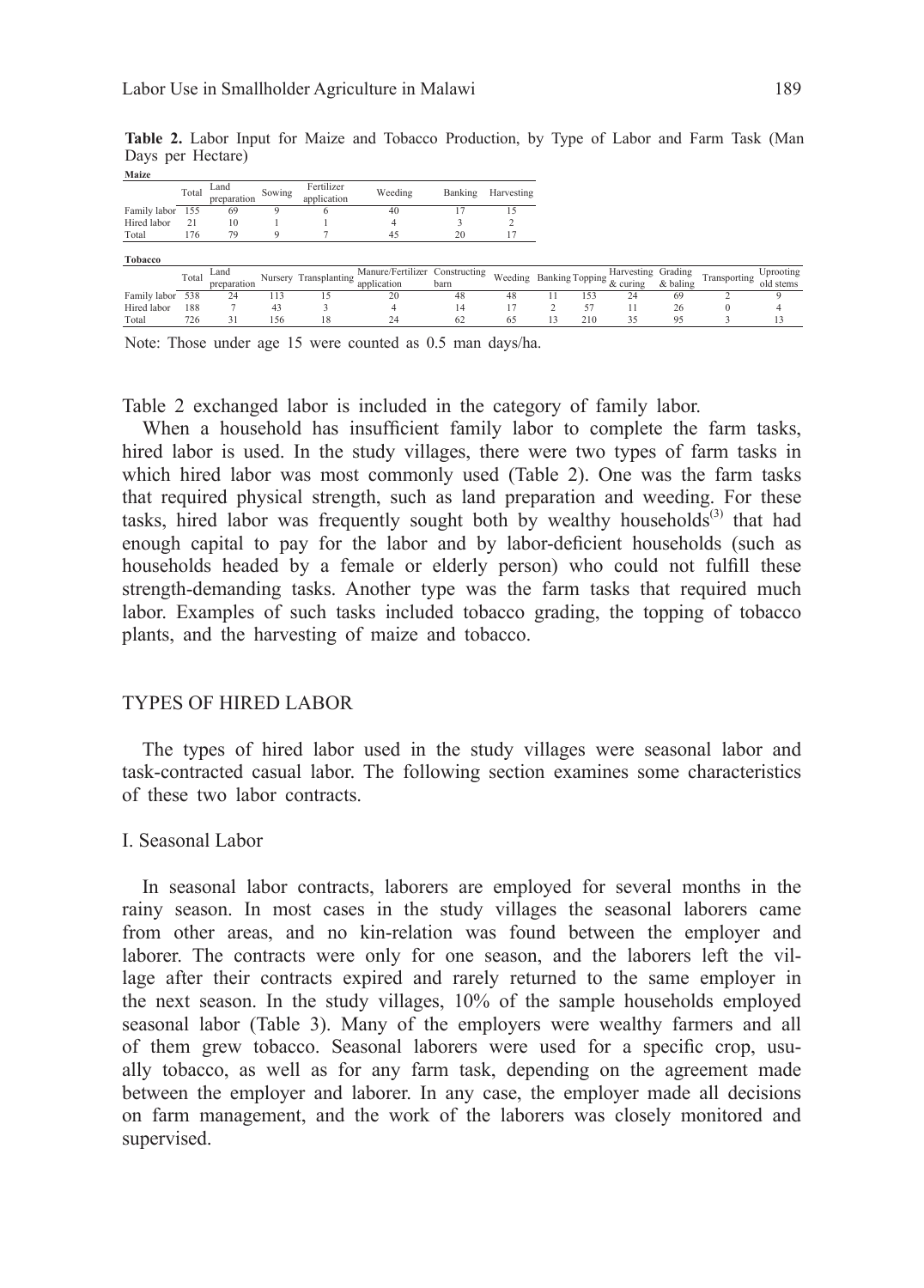|                                               | Kachamba $(n=31)$  |               | Belo $(n=30)$      |               |                    | Horo $(n=32)$ |                    | Bongololo $(n=33)$ |  |
|-----------------------------------------------|--------------------|---------------|--------------------|---------------|--------------------|---------------|--------------------|--------------------|--|
|                                               | Number<br>of cases | $\frac{0}{0}$ | Number<br>of cases | $\frac{0}{0}$ | Number<br>of cases | $\%$          | Number<br>of cases | $\frac{0}{0}$      |  |
| Use of agricultural wage labor                |                    |               |                    |               |                    |               |                    |                    |  |
| Seasonal labor                                |                    | 3%            | 4                  | 13%           |                    | $3\%$         | 9                  | 27%                |  |
| Task-contracted casual labor                  | 18                 | 58%           | 13                 | 43%           | 11                 | 34%           | 21                 | 64%                |  |
| Engagement in task contracted casual<br>labor | $14*$              | 45%           | 16                 | 53%           | 16                 | 50%           | 10                 | 30%                |  |
| Male-headed households**                      | 8                  | 36%           | 11                 | 48%           | 2                  | 14%           | 6                  | 27%                |  |
| Female-headed households**                    | 6                  | 67%           | 5                  | 71%           | 14                 | 78%           | 4                  | 36%                |  |

Table 3: Use of and Engagement in Agricultural Wage Labor **Table 3.** Use of and Engagement in Agricultural Wage Labor

|                                               | Mulawa $(n=28)$    |                                     | Mbila $(n=32)$ |      | Total $(n=186)$    |      |
|-----------------------------------------------|--------------------|-------------------------------------|----------------|------|--------------------|------|
|                                               | Number<br>of cases | Number<br>$\frac{0}{0}$<br>of cases |                | $\%$ | Number<br>of cases | $\%$ |
| Use of agricultural wage labor                |                    |                                     |                |      |                    |      |
| Seasonal labor                                | $\Omega$           | $0\%$                               | $\overline{4}$ | 13%  | 19                 | 10%  |
| Task-contracted casual labor                  | 17                 | 61%                                 | 6              | 19%  | 86                 | 46%  |
| Engagement in task contracted casual<br>labor | 7                  | 25%                                 | 18             | 56%  | 81                 | 44%  |
| Male-headed households**                      | 4                  | 22%                                 | 16             | 59%  | 47                 | 37%  |
| Female-headed households**                    | 3                  | 30%                                 | $\overline{c}$ | 40%  | 34                 | 57%  |

\* Including wage labor on estates.

\*\* Percent of cases to the total number of male/female-headed households in each village.

The seasonal laborers received their payments both in cash and in kind. Payment in cash was made at the end of the contract after harvest, but the amount to be paid had been agreed upon at the beginning of the contract. Wages in kind were paid in the form of daily food. Employers provided the seasonal laborers with cooked foods, maize, or cash to buy food. When maize or cash was to be provided, laborers received them in advance on a weekly or monthly basis. Some employers also provided housing to the laborers. Payments in kind guaranteed the basic survival of the laborers in the food-lean period of November-March during which many households faced food deficit.

The seasonal labor contract described above can be regarded as a form of fixed-wage contract in which an employer pays a laborer a fixed amount of wage that was agreed upon in advance. In a fixed-wage contract, in theory, the employer bears the risks of production failure and decline in the produce price. In the study villages, however, I found many cases where contracts were amended so as to enable employers to share the risks with the laborers, as the following cases illustrates.

## Case Studies: Seasonal Labor Contracts

(1) JB in Mbila employed two seasonal laborers between September and June for his 1.6-hectare farm of tobacco, maize and groundnuts. The laborers performed any farm task that JB ordered. The employer, JB, provided the laborers with daily food and housing during the period, and paid MK  $4,000^{(4)}$  to each of them at the end of the contact. The amount of cash paid was determined by JB after he received money for the tobacco harvest.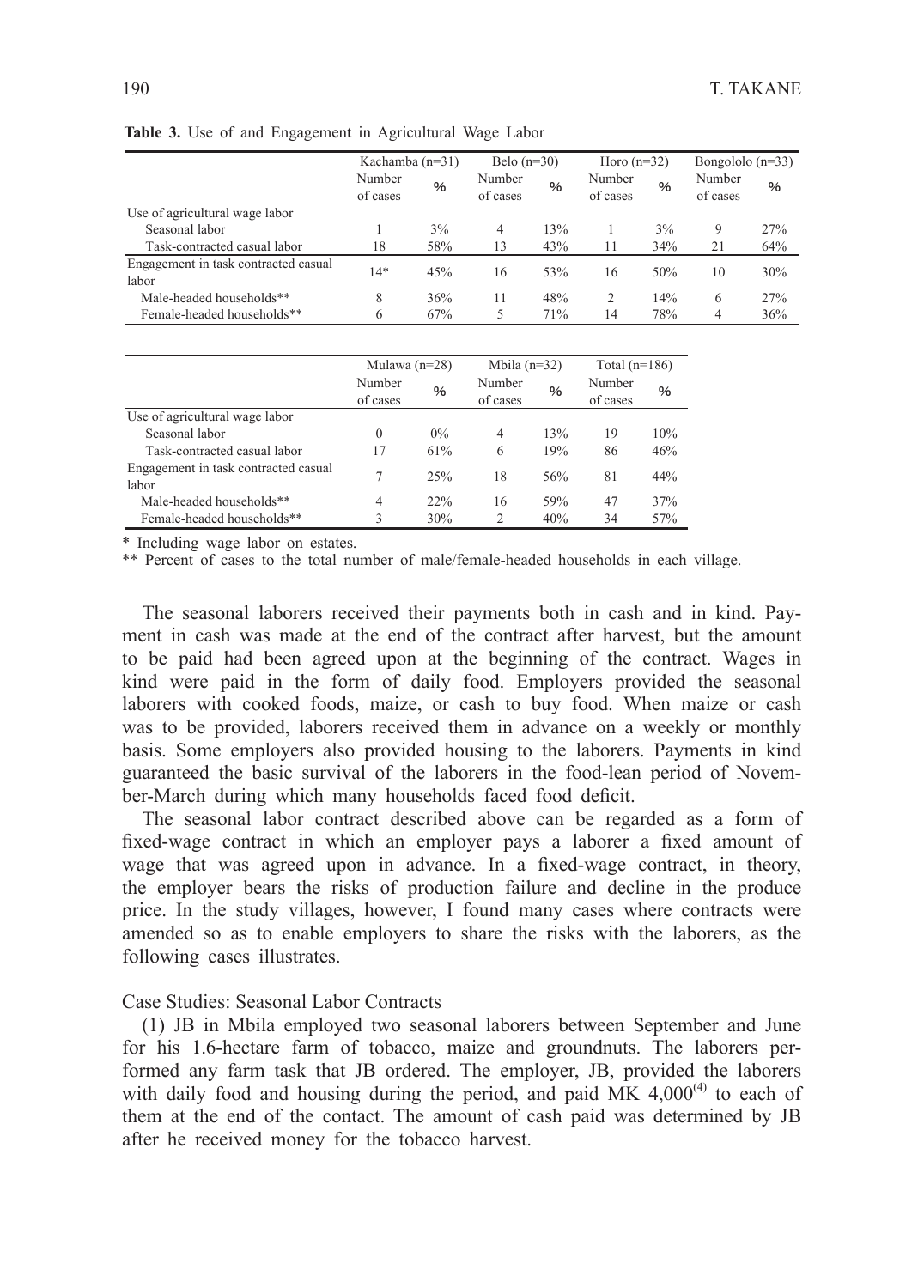(2) EM was using a seasonal laborer between November and April and provided the laborer with food and housing in Mbila. EM and the laborer had agreed in advance that MK 12,000 would be paid to the laborer after EM received money from his tobacco sales. However, due to the erratic rain and low tobacco price that year, the cash that EM received for his tobacco was much less than what he had expected. EM renegotiated the agreement with the laborer, and paid him MK 4,000.

(3) Between September and June, AB in Mbila employed a seasonal laborer to whom AB provided 60 kilograms of maize and MK 175 every month to cover the cost of food. In addition, AB and the laborer had agreed in advance that the laborer would receive a lump sum cash payment, and that the amount to be paid would vary according to the level of tobacco production. Following this agreement, AB paid MK 3,000 to the laborer after the tobacco harvest.

(4) LG in Bongololo employed two seasonal laborers for nine months from September. LG divided his 1.2 hectare tobacco farm into two parts and had each laborer do all the farm tasks on each part of the farm. He paid each laborer 260 kilograms of maize in advance, and agreed that MK 24,000 would be paid at the end of the contract. However, the lack of rain in the 2004/05 season considerably reduced the yield, and he consequently paid only MK 12,000 to one laborer and MK 10,000 to another. LG himself suffered a large deficit that year because of the reduced tobacco production.

In the four cases above, the amount of payment in cash at the end of the contract was reduced after a bad harvest or renegotiated according to the production level. This arrangement is similar to that of a share contract in the sense that the employer and laborer share the risk of production. In a typical share contract practiced elsewhere in the developing countries, both employer and laborer receive less income when the production level is low, thus sharing the production risk. Therefore, the seasonal labor contracts practiced in the study villages can be regarded as a form of fixed-wage contract that contains a risk sharing characteristic of share contracts.

This characteristic of some seasonal labor contracts provides merits to both the employer and laborer in the context of rural Malawi. For employers it provides a means of risk sharing in a highly uncertain condition of agricultural production. Relying totally on rain-fed agriculture, smallholder farmers occasionally face production failure due to unfavorable weather. For example, the national production of maize in 2005 was less than 1.3 million tons due to unfavorable weather, while that in 2007 reached 3.4 million tons.<sup>(5)</sup> Similarly, from 2000 to 2005 national production of burley tobacco fluctuated between 103-151 thousand tons. $^{(6)}$  Moreover, the price of agricultural produce fluctuates widely, adding another risk towards a fall in income for the producers, as is shown in the tobacco price trends in Table 4. Under these situations, the risk sharing arrangement with laborers in a seasonal labor contract can help ameliorate the income shock faced by the employers.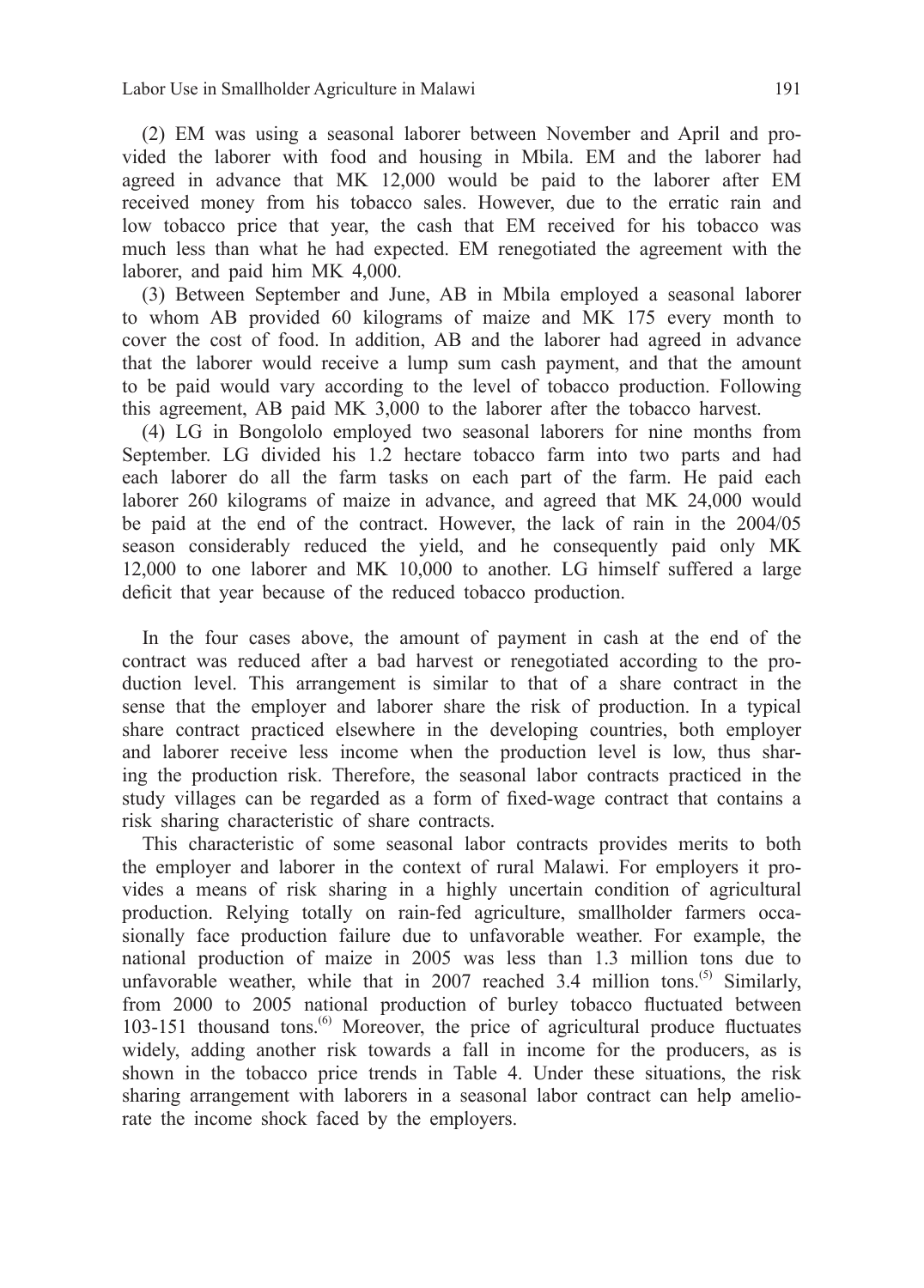| Year | Average price           |
|------|-------------------------|
|      | $(US \text{ cents/kg})$ |
| 1994 | 128.62                  |
| 1995 | 148.18                  |
| 1996 | 161.30                  |
| 1997 | 152.95                  |
| 1998 | 129.65                  |
| 1999 | 138.06                  |
| 2000 | 101.93                  |
| 2001 | 109.77                  |
| 2002 | 111.40                  |
| 2003 | 113.68                  |
| 2004 | 109.02                  |
| 2005 | 98.89                   |

**Table 4.** Average Auction Price of Burley Tobacco (Source: Tobacco Control Commission)

Table 5: Months when Households Exhausted their Own Maize Stock **Table 5.** Months when Households Exhausted their Own Maize Stock

|                     | Kachamba | Belo  | Horo  | Bongololo | Mulawa | Mbila | Total |
|---------------------|----------|-------|-------|-----------|--------|-------|-------|
| Beyond next harvest | 42%      | 53%   | $6\%$ | 3%        | 14%    | 6%    | 20%   |
| March or later      | 6%       | $0\%$ | 9%    | 48%       | 11%    | 25%   | 17%   |
| January - February  | 23%      | $7\%$ | 28%   | 18%       | 14%    | 31%   | 20%   |
| November - December | 26%      | 3%    | 19%   | 12%       | 14%    | 6%    | 13%   |
| October or earlier  | 3%       | 20%   | 19%   | 6%        | 14%    | 19%   | 13%   |
| Unknown.            | $0\%$    | 17%   | 19%   | 12%       | 32%    | 13%   | 15%   |

Note: Data are for maize production in the 2002/03 season in Kachamba and Belo, Note: Data are for maize production in the 2002/03 season in Kachamba and Belo, and the and the 2003/04 season in the other study villages. 2003/04 season in the other study villages.

Reduced cash payment in a bad harvest year is clearly a demerit for laborers. In some cases, employers unilaterally imposed a reduction in cash payment, contrary to the agreement made in the beginning of the season. This stems from the unequal power relation between the employer and laborer, and represents a clear disadvantage for the latter. On the other hand, the seasonal labor contract can merit the laborers as it guarantees food security for them during the lean period with payments in kind. The guaranteed provision of food during this season is crucial to many poor households in rural Malawi that exhaust their maize stock during the rainy season (Table 5), and otherwise have to look for opportunities for casual labor in order to buy food. Seasonal laborers are in a better position, because their contracts guarantee the opportunity for income smoothing (Morduch, 1995) through the arrangement of payments in kind by the employer. Thus, the unique characteristics of seasonal labor contracts provide the employer with a means for risk sharing<sup> $(7)$ </sup> and the laborer with a means of income smoothing.

#### II. Task-contracted Casual Labor

Task-contracted casual labor (*ganyu*<sup>(8)</sup>) was widely used for various farm tasks in the study villages. In this contract, wages were paid upon completion of a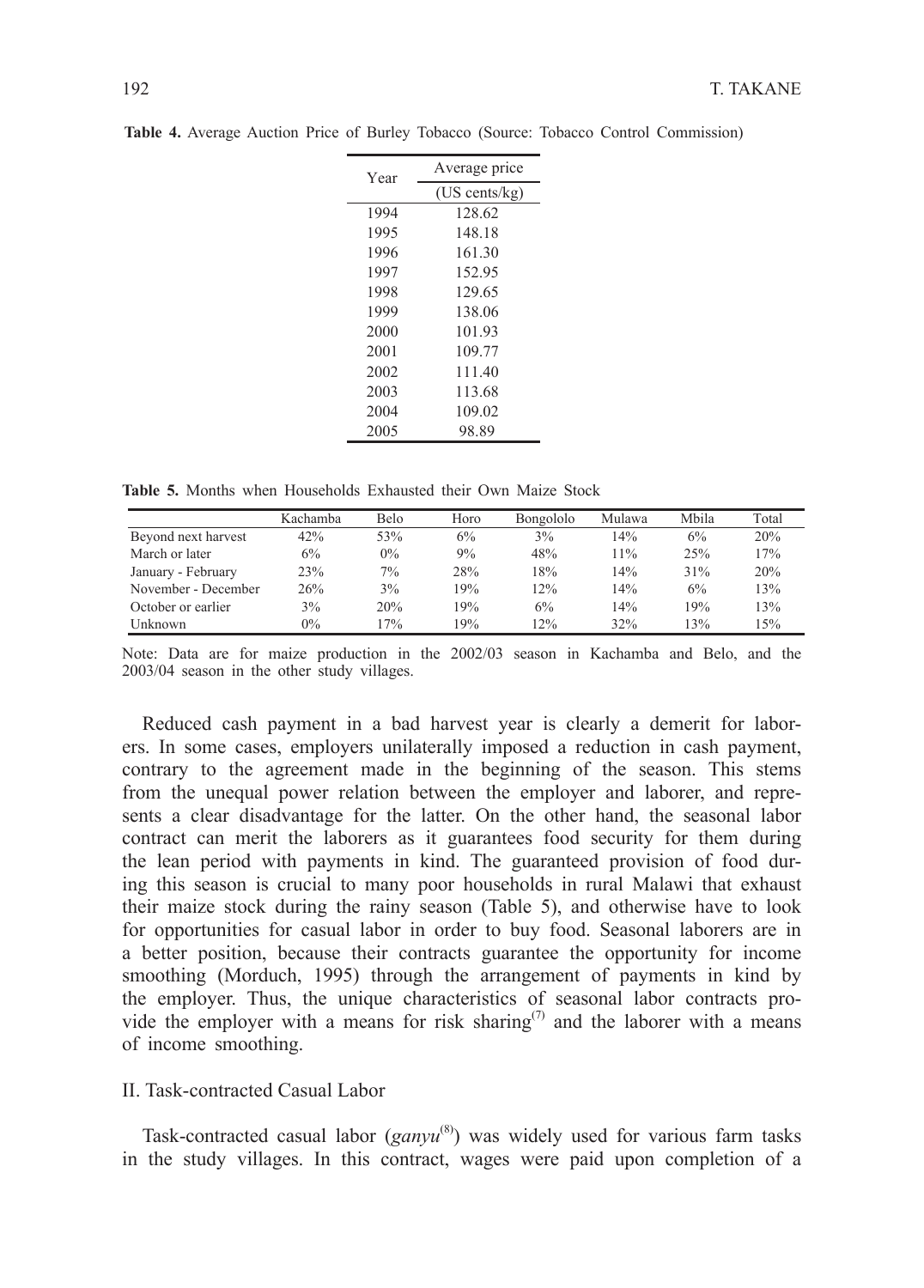specific task, such as weeding. The rewards varied depending on the types of work and the ages of the laborers. There were some distinct difference between task-contracted casual labor and seasonal labor. First, the duration of work in task-contracted casual labor was much shorter, typically less than a week but occasionally a few weeks, than that of seasonal labor. Second, laborers were recruited from within the village or nearby villages. Third, the percentage of sample households using task-contracted casual labor (46%) was much higher than that using seasonal labor (10%). User households included both wealthy households that had enough cash to pay for laborers and poor households that had insufficient family labor to complete farm tasks by themselves. Thus, both the poor and wealthy households utilize the task-contracted casual labor for different purposes. On the other hand, engaging in task-contracted casual labor was mostly confined to poorer households. This is because the poorer households had to supplement their low own-farm income by engaging in agricultural wage labor. The total engagement rate among the sample households was 44 percent.

In task-contracted casual labor contracts, laborers were paid in cash or in kind (usually maize or cooked food) or both. In both tobacco and maize production the majority of payments involved cash, but there were sizable cases of payment in kind (mainly maize) for the casual labor employed for maize production. In fact, some households with maize surplus used task-contracted casual labor extensively for farm work in the production and paid the laborers with maize. A wealthy farmer with two hectares of farm land in Kachamba, for example, used task-contracted casual labor for his maize and groundnut farms for 65 man-days and paid the laborers 37 pails (about 740 kilograms) of maize. As the season of high demand for task-contracted casual labor (October to March) coincides with the time when poorer households exhaust their maize stocks, these labor arrangements provide an important opportunity for households short of maize to survive during the lean period. However, when production failure affects most of the households in a given area, demand for taskcontracted casual labor and its wage-level would considerably decrease because of the general lack of working capital among the farmers. Therefore, the taskcontract casual labor is an unreliable income source for the poorer segment of the rural population.

As Englund (1999) and Devereux (1999) rightly argued, task-contracted casual labor is neither an arrangement of wealth-sharing nor an informal transfer between the rich and the poor. Rewards are paid as returns on the labor provided on the basis of a commercial exchange. On the other hand, it is also true that villagers share the feeling of moral obligation whereby wealthy farmers should provide other villagers with opportunities to engage in task-contracted casual labor. Thus, the labor arrangement conveys the image of both an economic contract and a social obligation (Whiteside, 2000: 4-5; Ellis et al., 2003: 1509; Bryceson, 2006: 178).

Some literature has suggested that the engagement of poor households in task-contracted casual labor (*ganyu*) may result in food insecurity. For example,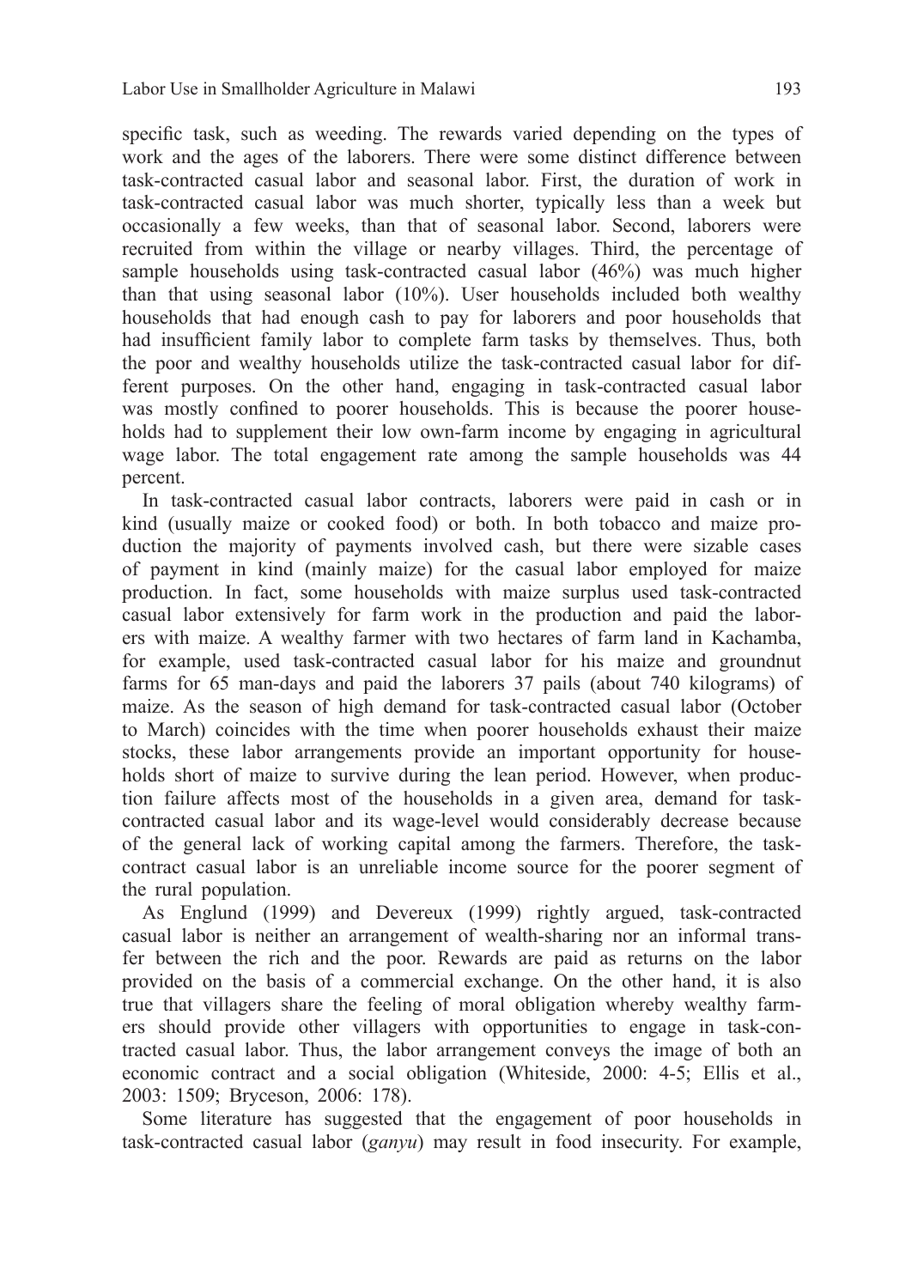Whiteside (2000) pointed out that the need to engage in task-contracted casual labor to obtain an immediate supply of food may mean less labor input for own-farms in a less timely manner during this critical farming period, which may result in a smaller harvest, and can lock some households into a vicious cycle of food insecurity. For this reason, Devereux suggested that task-contracted casual labor can be an erosive survival strategy when farmers neglect their own farming activities (Devereux 1999: 12).

The data obtained in the six study villages suggest the need to distinguish between the *amount* and *timing* of labor input when we examine the potential competition between task-contracted casual labor and own-farm production. It is true that the households who engaged in task-contracted casual labor produced less maize per hectare than those who did not, as Table 6 shows. However, the correlation coefficients between maize production per hectare and labor input per hectare in five villages (except in  $Belo^{(9)}$ ) were statistically insignificant. This implies that the higher productivity of maize was not caused by increased labor input. The difference in maize productivity between the two types of households, observed in the six villages, seemed to be the result of the level of fertilizer use (Table 6). In addition, the labor input for own-farm maize plots among households providing task-contracted casual labor was not less than that of other households. This implies that engaging in task-contract casual labor does not reduce the labor input on one's own farm land. On the other hand, there is the possibility that the *timing* of labor input for one's own farm could influence the production level. For example, an employment in weeding at the

|                                                                                             |         | Kachamba          | Belo     |                   | Horo    |                   | Bongololo |                   |
|---------------------------------------------------------------------------------------------|---------|-------------------|----------|-------------------|---------|-------------------|-----------|-------------------|
| Engagement/non-engagement in task-contracted<br>casual labor                                | Engaged | Did not<br>engage | Engaged  | Did not<br>engage | Engaged | Did not<br>engage | Engaged   | Did not<br>engage |
| Number of households                                                                        | 14      | 17                | 16       | 14                | 16      | 16                | 10        | 23                |
| Maize production (kg/ha)                                                                    | 872     | 1.234             | 483      | 487               | 156     | 423               | 1.189     | 1,641             |
| Labor input on maize farming (man days/ha)                                                  | 209     | 198               | 194      | 124               | 245     | 174               | 176       | 161               |
| Correlation coefficient between maize production<br>per hectare and labor input per hectare | 0.246   |                   | $0.440*$ |                   | 0.206   |                   | $-0.121$  |                   |
| Fertilizer input (kg/ha)**                                                                  | 40      | 90                | 10       | 17                | 54      | 108               | 88        | 72                |

**Table 6.** Task-contracted Casual Labor and Maize Production

|                                                                                             | Mulawa  |                   | Mbila   |                   | Total   |                   |
|---------------------------------------------------------------------------------------------|---------|-------------------|---------|-------------------|---------|-------------------|
| Engagement/non-engagement in task-contracted<br>casual labor                                | Engaged | Did not<br>engage | Engaged | Did not<br>engage | Engaged | Did not<br>engage |
| Number of households                                                                        |         | 21                | 18      | 14                | 81      | 105               |
| Maize production (kg/ha)                                                                    | 696     | 1.531             | 575     | 895               | 622     | 1,015             |
| Labor input on maize farming (man days/ha)                                                  | 193     | 178               | 223     | 157               | 206     | 162               |
| Correlation coefficient between maize production<br>per hectare and labor input per hectare | 0.051   |                   | 0.205   |                   | N.A.    |                   |
| Fertilizer input (kg/ha)**                                                                  | 67      | 139               | 84      | 128               | 48      | 84                |

\* Significant at the 5% level.

\*\* Total application irrespective of types of fertilizer.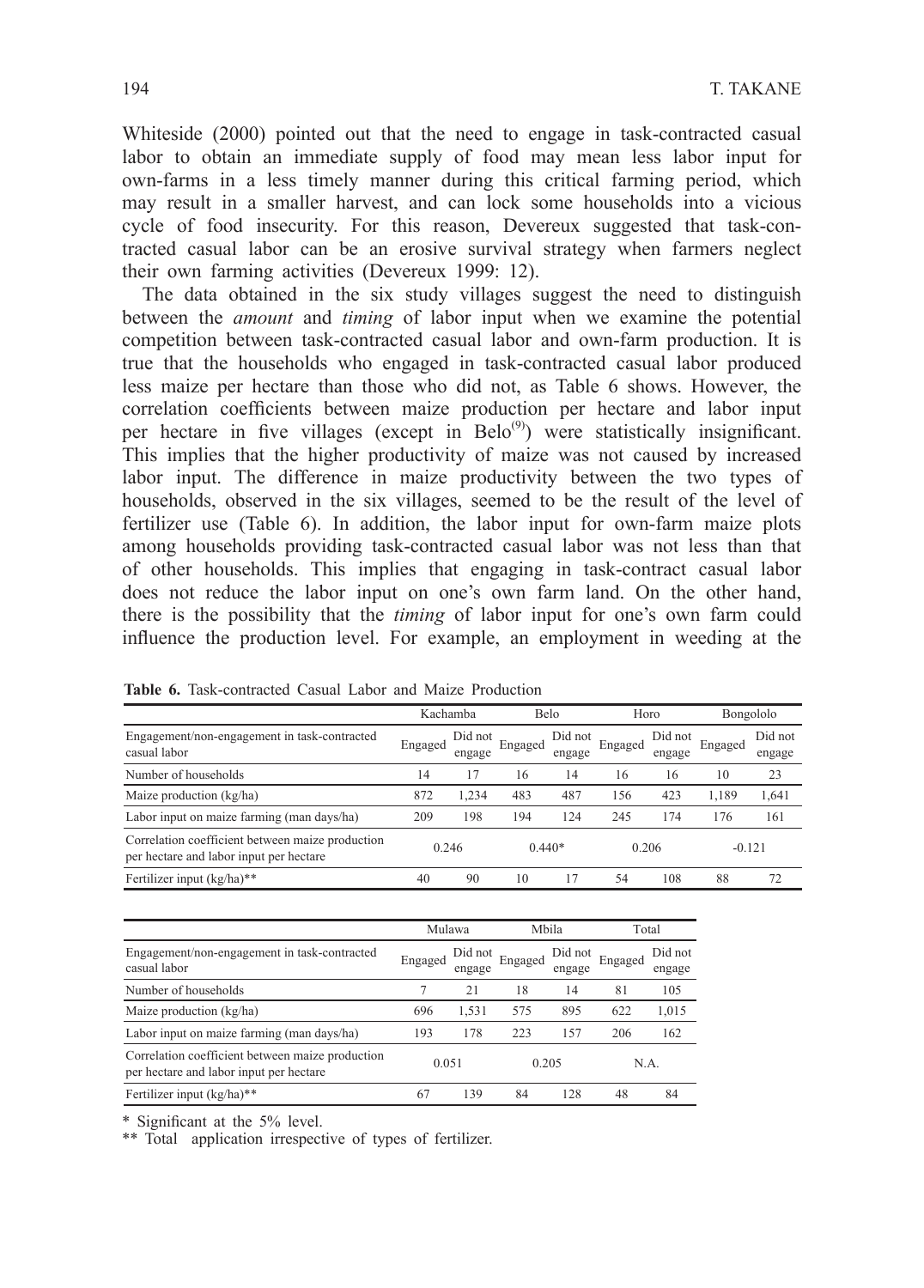employer's farm for a long period of task-contracted labor may delay the timing of weeding on one's own farm, resulting in less optimal production output (Whiteside, 2000). The present study lacks the data to examine this possibility.

#### FEMALE-HEADED HOUSEHOLDS

This section provides a comparative analysis of labor use between male- and female-headed households. Because of the absence of husbands, female-headed households had fewer economically-active household members and were in a disadvantageous position relative to their male-headed counterparts in deploying family labor for own-farm production. An analysis of female-headed households sheds some light on the important correlations between labor endowments, agricultural production and household livelihood strategies.

As can be seen in Table 7, comparison between male- and female-headed households shows some important differences. First, female-headed households were more likely to engage in agricultural wage labor than male-headed households. Fifty-seven percent of the sampled female-headed household engaged in task-contracted casual labor while only 37% of their male-headed counterparts did. The difference stemmed from the fact that the average household income of female-headed households was relatively low, forcing them to seek other means of income sources.

|                      |                                                   |             | Total         |
|----------------------|---------------------------------------------------|-------------|---------------|
|                      |                                                   | Male-headed | Female-headed |
|                      |                                                   | households  | households    |
|                      | Number of samples                                 | 126         | 60            |
| Income               | Household income per AEU (Kwacha)                 | 8,927       | 7,025         |
|                      | Own-farm income per hectare (Kwacha/ha)           | 8,420*      | 4,093*        |
| Household demography | Dependency ratio                                  | 1.08        | 1.39          |
|                      | Number of household members 15 years old or older | $2.5***$    | $18***$       |
| Assets               | Landholding (ha)                                  | $1.098***$  | $0.614***$    |
|                      | Value of livestock owned (Kwacha)                 | 14.673      | 7.875         |
|                      | Years of education (household heads)              | $55***$     | $38***$       |
| Own-farm production  | Farm areas (ha, including rented land)            | $1.201***$  | $0.664***$    |
|                      | Maize production per hectare (kg/ha)              | $1,048***$  | 626***        |
|                      | Fertilizer use for maize farming (kg/ha)          | $100**$     | $50**$        |
|                      | Percentage of households growing tobacco          | 65%         | 42%           |

Table 7. Comparison of Male- and Female-headed Households

Note: Figures for Kachamba and Belo were converted to 2004/05 prices a Adult Equivalent Unit (AEU) : male 15 years or older = 1; female 15 years or older = 0.8; male or female 14 years or under =  $0.5$ . Note: Figures for Kachamba and Belo were converted to 2004/05 prices using rural CPI. or female 14 years or under  $= 0.5$ .

Exchange rates in 2005 were between 115 and 121 Malawi kwacha (MK) per US dollar. Exchange rates in 2005 were between 115 and 121 Malawi kwacha (MK) per US dollar. \* indicates 10% significance level, \*\* indicates 5% significance level, and \*\*\* indicates 1% significance level with t-test. \*indicates 10% significance level, \*\*indicates 5% significance level, and \*\*\*indicates 1% signifi-

cance level with t-test. Dependency ratio = (number of household members below 14 years old and over 64 years old)/

<sup>(</sup>number of household members between 15 - 64 years old) Average landholding excludes unopened land.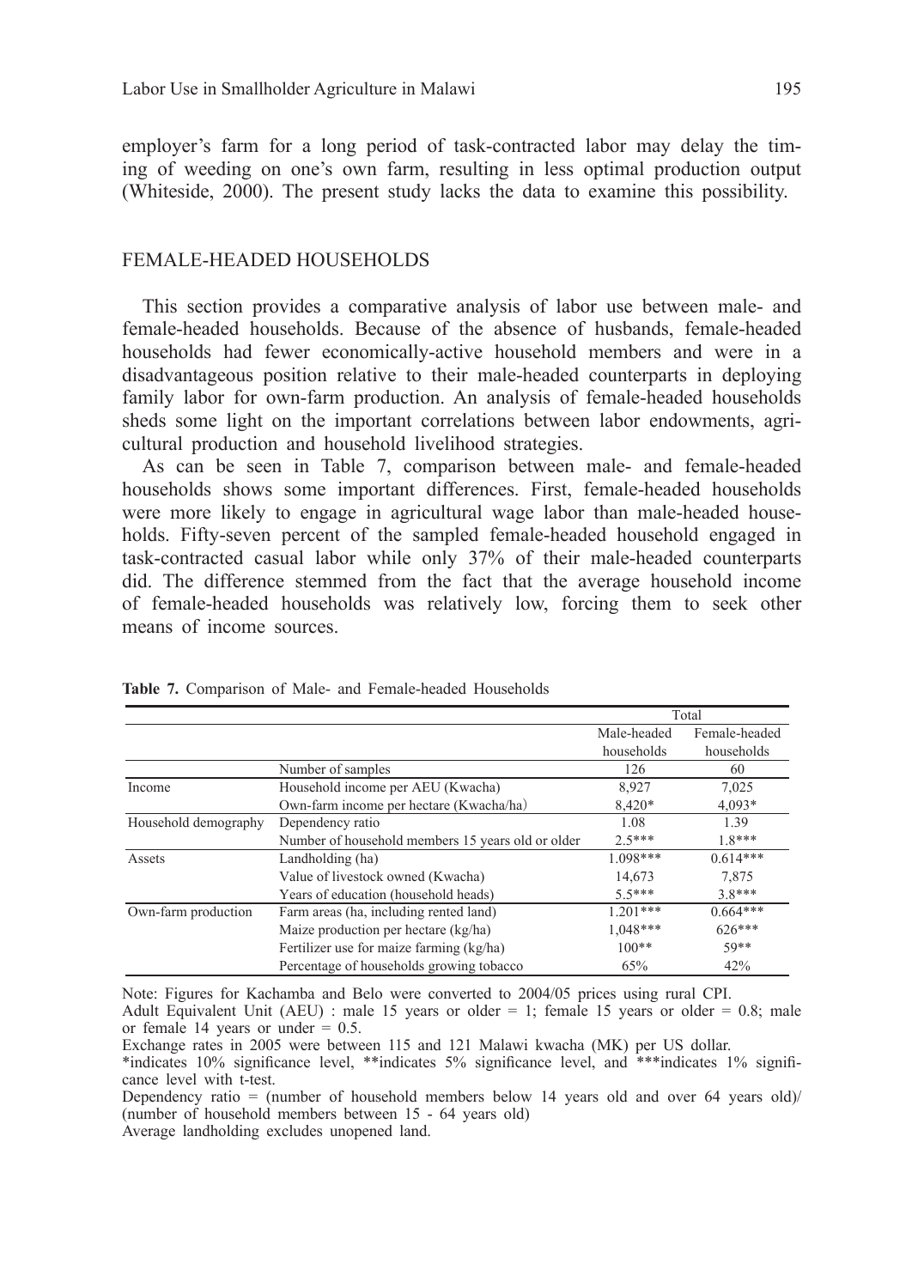Second, male- and female-headed households showed different performance in agricultural production. Across the six villages, the farm size of male-headed households was significantly larger than that of female-headed households. Better endowments of land and labor in the male-headed households may explain the difference in farm sizes. In addition, maize production per hectare by the female-headed households was less than that by male-headed households. This may be explained by the low level of fertilizer use among the female-headed households who have less income to purchase expensive farm inputs such as fertilizer than their male counterparts.

Tobacco production is more likely to be taken up by male-headed households than their female counterparts (Table 7). This is because tobacco production requires more labor and working capital than other crops. As the female-headed households had less family labor and income, they faced more barriers to entering tobacco production than their male counterparts. In addition, women tended to avoid growing labor-intensive crops such as tobacco because they face difficulties in combining productive and domestic work while few economically active household members are available (Chipande, 1987).

The amount of family labor put into own-farm production per hectare did not show a significant difference between male- and female-headed households (Table 8). Therefore, the observed difference in productivity of maize between the two types of households does not seem to be caused by the difference in the level of labor inputs. As Table 8 indicates, the labor input of the household heads in female-headed households was 41% higher than that in male-headed households. In addition, female-headed households were more likely to use their children's labor for farm work, and the labor input of children was higher in female-headed households than in male-headed households. Thus female-headed households coped with the problem of insufficient family labor by increasing the work days of the household head and the children.

The availability of grown children's labor is particularly important for ownfarm production in female-headed households. As discussed, the number of fam-

|                          |                            | Household<br>head | Wife | Offspring | Sibling | Relatives |
|--------------------------|----------------------------|-------------------|------|-----------|---------|-----------|
| Male-headed households   | Labor input (man days/ha)  | 64                | 58   |           |         |           |
|                          | Share of total labor input | 36%               | 32%  | 15%       | $1\%$   | $2\%$     |
| Female-headed households | Labor input (man days/ha)  | 90                |      | 47        |         |           |
|                          | Share of total labor input | 55%               |      | 29%       | $3\%$   | 5%        |

Table 8: Labor Input on Maize Farm per Hectare, by Source of Labor and Type of Household **Table 8.** Labor Input on Maize Farm per Hectare, by Source of Labor and Type of Household

|                                                    | Other | Hired labor | Total | Average<br>size of<br>maize farm |  |
|----------------------------------------------------|-------|-------------|-------|----------------------------------|--|
| Male-headed households Labor input (man days/ha)   |       | 24          | 179   |                                  |  |
| Share of total labor input                         | $0\%$ | 13%         | 100%  | 0.69                             |  |
| Female-headed households Labor input (man days/ha) | 8     | 6           | 163   | 0.51                             |  |
| Share of total labor input                         | $5\%$ | 3%          | 100%  |                                  |  |

Note: Children under 15 years old are counted as 0.5 man days/ha.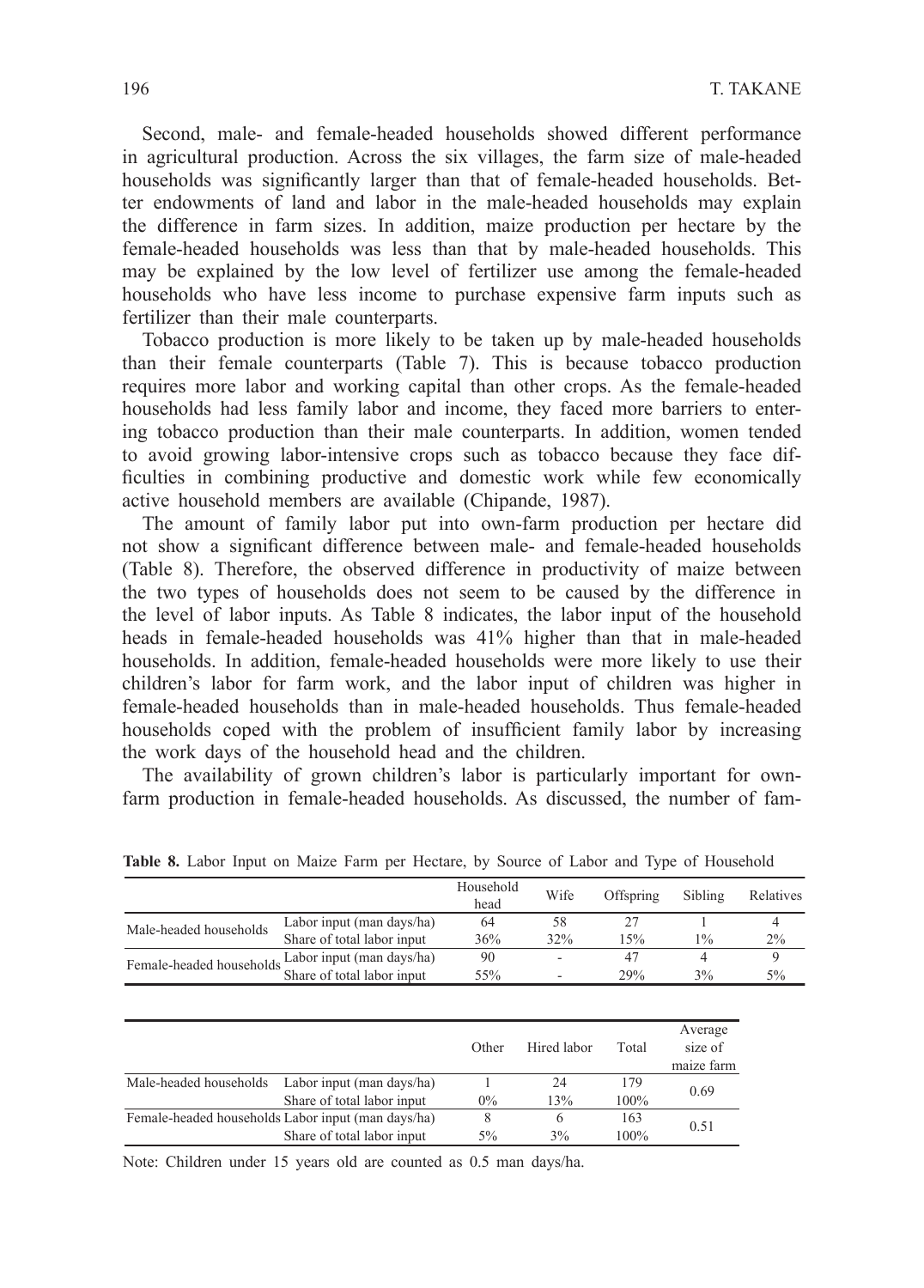ily members available for labor affects the scope for farm expansion. Moreover, labor contribution from siblings and relatives was limited (Table 8), as farmers preferred working individually with their families to maximize their own production and profits (Davison, 1995). Under these circumstances, the availability of the grown children's labor in the household contributed to the expansion of farm size, as the following case illustrates.

Case: AB was a 44-year-old *de facto* female head of household in Belo whose husband was living with another woman and made no financial or labor contribution to AB's household. She lived with nine children, among whom four were between 15 and 25 years old. With this abundant family labor, she was able to expand her farm plots to 5.42 hectares, the largest among the sample households. The land for new plots was readily available, as she had been allocated a large tract of land in 1984 by her father who had been a village head. The abundant family labor enabled her to carry out all farm tasks without using hired labor.

However, most female-headed households with grown children cannot expand their farms. In the above case, the abundance of uncultivated land in Belo and AB's privileged familial ties enabled her to expand the operations of her farm by opening new plots on the unopened portions of her allotted land. This land-abundant situation is not applicable to most rural areas in Malawi where increasing land-scarcity problems have left little uncultivated land. Instead, where household farm size is limited because of land scarcity, a large number of children in a household can result in less own-farm production per capita. In the future, it may also lead to a further subdivision of already small land to share among the children. Thus an increased number of grown children in female-headed households can contribute to farm expansion in a relatively landabundant situation, but not in a land-scarce situation.

#### CONCLUSION

This paper has examined the labor use and labor contracts observed in smallholder agricultural production in Malawi. Despite the diverse socio-economic conditions of six study villages, the paper found some important similarities in labor use in agriculture. It revealed that the characteristics of labor contracts were interrelated with the high risk of agricultural production and the probability of food deficit during the lean season. This interrelation was examined in the case studies of seasonal labor contracts that provided a means of risk sharing for the employers and food security for the laborers. The paper also examined some features of task-contracted casual labor and highlighted the fact that the relations between user and provider of casual labor were interwoven into the wealth differences among the households. Analysis of labor use by femaleheaded households has revealed that the female household heads and their children spent more days on farm work than did the members of male-headed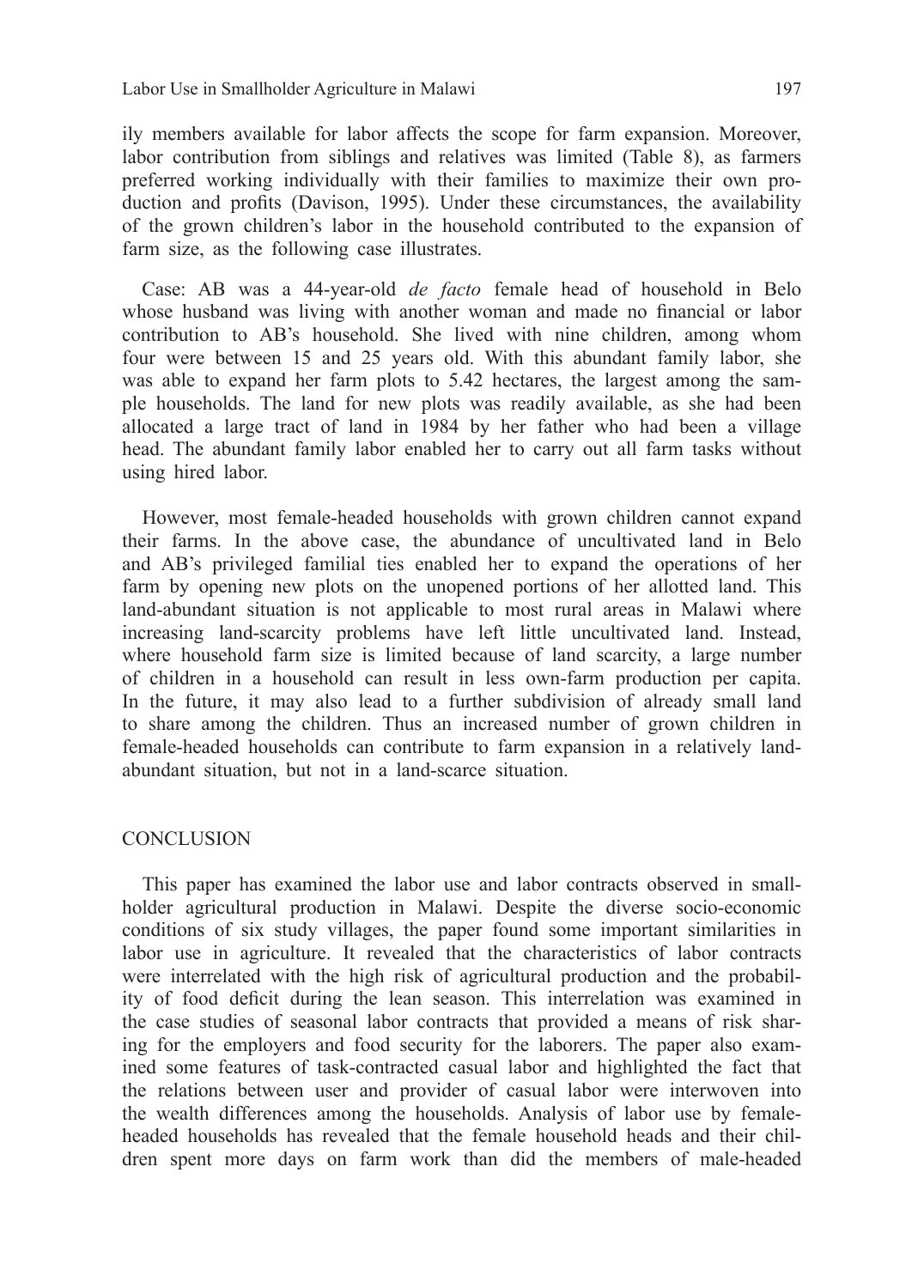households in order to cope with the disadvantage in family labor, and that the low income of female-headed households forced them to rely more on agricultural wage income than their male-headed counterparts. In addition, the paper has suggested that the low agricultural productivity among the households engaged in task-contracted casual labor and female-headed households may not be explained by the level of family labor inputs alone, and factors such as the paucity in working capital to purchase inputs play an important role in determining the levels of productivity.

ACKNOWLEDGEMENT The author would like to thank the two anonymous reviewers of this journal for their valuable suggestions and comments. He is also grateful to the Centre for Social Research, University of Malawi, for providing an excellent research environment during his stay in Malawi. Financial support for this study was provided by the Institute of Developing Economies.

### NOTES

- (1) *Dimba* refers to the dry-season gardens established in wetlands (called *dambo*) or in streambeds where water is available throughout the year. *Dimba* cultivation was also practiced in other villages studied, but on a much smaller scale both in number and acreage.
- (2) "Vernacular land markets" are commoditized transfers of land within the framework of customary tenure. See Chimhowu and Woodhouse (2006) for further discussion.
- (3) During the fieldwork, detailed income data (both for farm income and off-own-farm income) were collected for all sampled households. Based on the data, income quartiles were obtained by ranking all sampled households in each village studied according to income per adult equivalent unit and dividing them into four equal groups. Distinction between wealthy and poor households was made according to the income quartiles. For the income disparities among the sampled households, see Takane (2007).
- (4) The exchange rate during the survey periods fluctuated between 115-121 Malawi kwacha (MK) per US \$1.
- (5) These figures were obtained from the Ministry of Agriculture and Food Security.
- (6) Burley tobacco is mostly grown by smallholders in Malawi. Production figures were obtained from the Tobacco Control Commission.
- (7) One may argue that the risk sharing arrangement is not embedded in the seasonal labor contract but is sought on an *ad hoc* basis after the production failure occurred. My conclusion is that the risk sharing arrangement is embedded in the contracts at least in some cases because there are cases in which employers and laborers agreed that payment in cash is determined *ex post*, as were the cases for (1) and (3).
- (8) Since *ganyu* refers to all kinds of piecework, including nonagricultural work, I do not use the word *ganyu* in this section in order to highlight the distinction between agricultural wage labor and nonagricultural wage labor.
- (9) One possible explanation for the statistically significant correlation coefficient in the case of Belo is that many households in the village have to establish new farms on unopened land which requires much labor, and the newly established farms produce better harvests due to good soil conditions.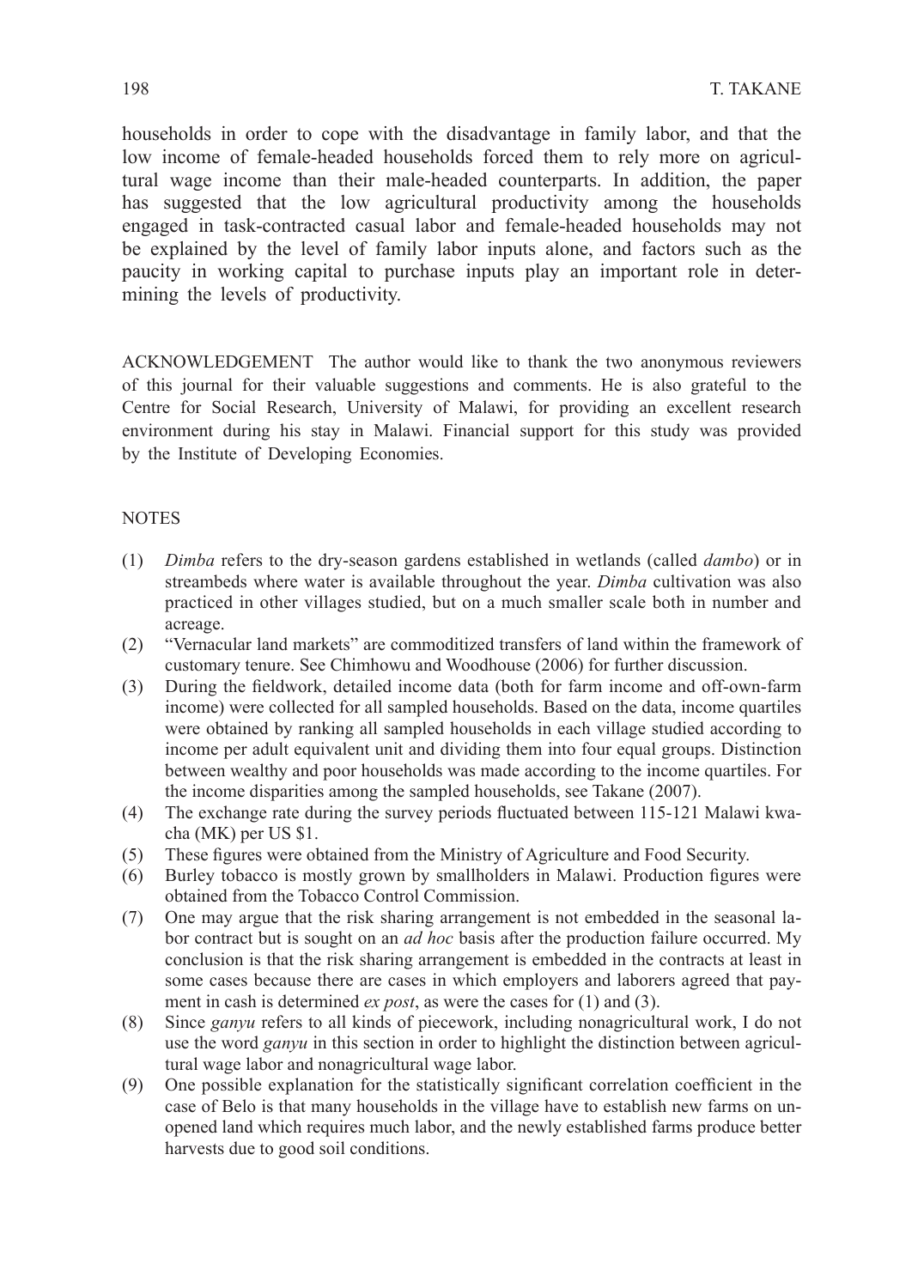#### **REFERENCES**

- Bezner Kerr, R. 2005. Informal labor and social relations in Northern Malawi: The theoretical challenges and implications of *Ganyu* labor for food security. *Rural Sociology*, 70(2): 167-187.
- Bryceson, D.F. 2006. *Ganyu* casual labour, famine and HIV/AIDS in rural Malawi: Causality and casualty. *Journal of Modern African Studies*, 44(2): 173-202.
- Carney, D. 1998. Implementing the sustainable rural livelihoods approach. In (D. Carney, ed.) *Sustainable Rural Livelihoods: What Contribution Can We Make?* Department for International Development, London.
- Chimhowu, A. & P. Woodhouse 2006. Customary vs private property rights? Dynamics and trajectories of vernacular land markets in Sub-Saharan Africa. *Journal of Agrarian Change*, 6(3): 346-371.
- Chipande, G.H.R. 1987. Innovation adoption among female-headed households: The case of Malawi. *Development and Change*, 18(2): 315-327.
- Davison, J. 1995. Must women work together? Development agency assumptions versus changing relations of production in Southern Malawi households. In (D.F. Bryceson, ed.) *Women Wielding the Hoe: Lessons from rural Africa for Feminist Theory and Development Practice*, pp. 181-199. Berg Publishers, Oxford and Washington, D.C.
- Devereux, S. 1999. *Making Less Last Longer: Informal Safety Nets in Malawi.* IDS Discussion Paper, No. 373. Institute of Development Studies, Brighton.
- Ellis, F. 2000. *Rural Livelihoods and Diversity in Developing Countries*. Oxford University Press, Oxford.
- Ellis, F. & H.A. Freeman, eds. 2005. *Rural Livelihoods and Poverty Reduction Policies*. Routledge, London and New York.
- Ellis, F., M. Kutengule & A. Nyasulu 2003. Livelihoods and rural poverty reduction in Malawi. *World Development*, 31(9): 1495-1510.
- Englund, H. 1999. The self in self-interest: Land, labour and temporalities in Malawi's agrarian change. *Africa*, 69(1): 139-159.
- Government of Malawi 2005. *Report of the Second Malawi Integrated Household Survey 2004-2005, Volume I: Household Socio-Economic Characteristics*. Zomba, National Statistical Office.
- Morduch, J. 1995. Income smoothing and consumption smoothing. *Journal of Economic Perspectives*, 9(3): 103-114.
- Scoones, I. 1998. *Sustainable Rural Livelihoods: A Framework for Analysis.* IDS Working Paper, No. 72. Institute of Development Studies, Brighton.
- Scoones, I. & W. Wolmer, eds. 2002. *Pathways of Change in Africa: Crops, Livestock and Livelihoods in Mali, Ethiopia and Zimbabwe.* James Currey and Heinemann, Oxford and Portsmouth.
- Takane, T. 2007. *Gambling with Liberalization: Smallholder Livelihoods in Contemporary Rural Malawi.* IDE Discussion Paper Series, No. 104. Institute of Developing Economies, Chiba.<br>— 2008. Customary land tenure, inheritance rules, and smallholder farmers in Malawi.
	- *Journal of Southern African Studies*, 34(2), 269-291. \_\_\_\_\_\_\_ in press. *African Rural Livelihoods under Stress: Economic Liberalization and*
	- *Smallholder Farmers in Malawi.* IDE Occasional Paper Series, No.42. Institute of Developing Economies, Chiba.
- Whiteside, M. 2000. *Ganyu Labour in Malawi and its Implications for Livelihood Security Interventions: An Analysis of Recent Literature and Implications for Poverty Alleviation.*